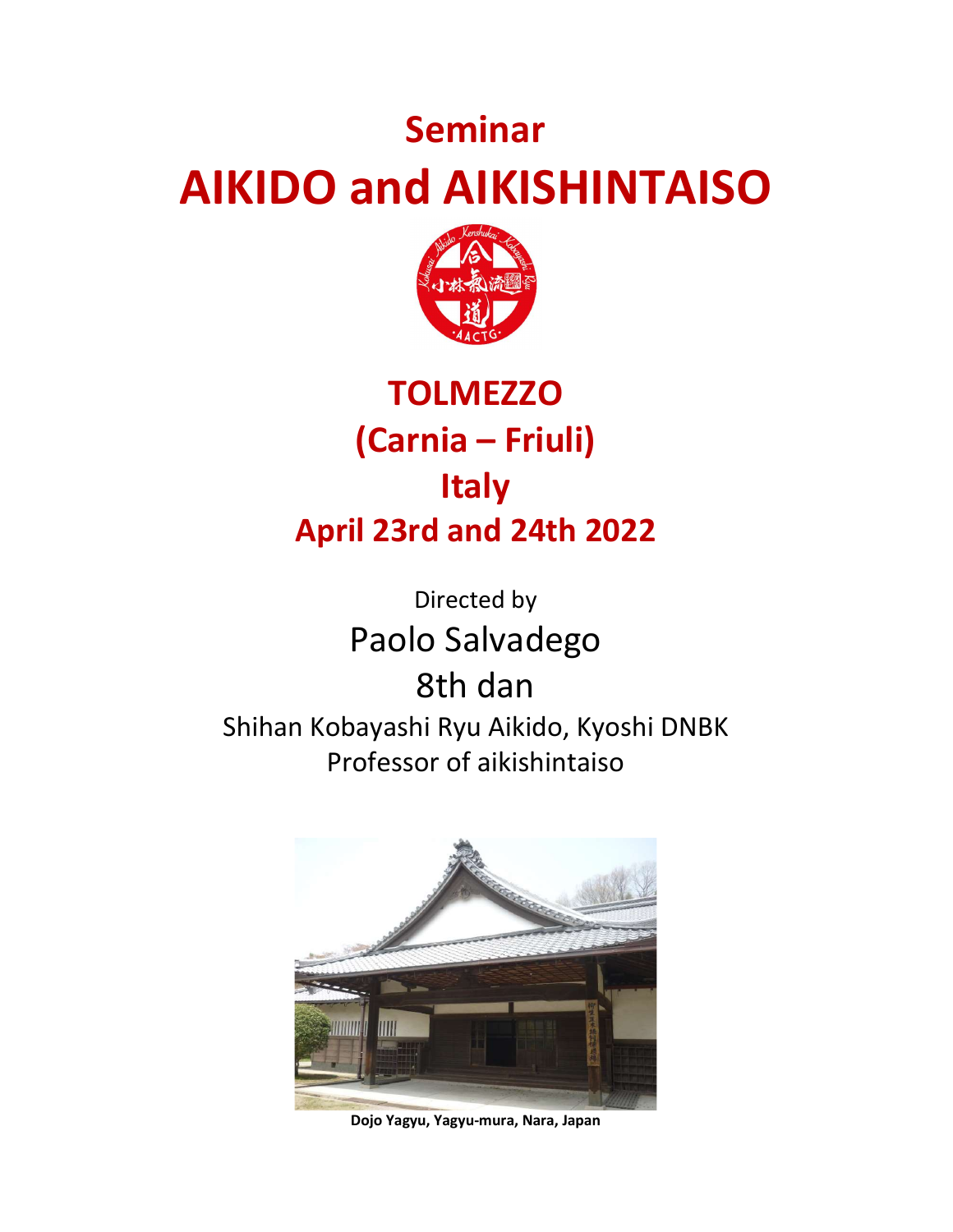## AIKISHINTAISO

The relationship to oneself, a liberation process to be protagonists of own growth



**What is Aikishintaiso?** Aikishintaiso is a discipline of individual practice based on the traditional Japanese concepts of Ai harmony; Ki meaning energy; Shin in the sense of "kokoro", i.e. heart, in terms of emotions and feelings, which are at the interface between the body and psychic consciousness and have at the same time a material and spiritual reality; Tai meaning body; So meaning movement). It comes at least in part from the Aiki In Yo Ho, a doctrine of spiritual harmony based on yin-yang, taught in the Takeda clan in Japan, starting with Takeda Takumi No Kami Soemon (1758 - 1853). Takeda Sokaku later gave the name Aikishintaiso to his practice.

Assumptions Our individual history and the traumatic events characterizing it, begins before conception and goes back to the generations that preceded us. The body speaks to us and tells such a story: not only that which is known to us, but also and above all that which is not known to us; that to which not even our psychic subconscious has access: by inscribing itself in our body with signs at different depths, it may condition not only the good functioning of our organism but also our life, our choices, our future.

How does it work? Aikishintaiso considers the body's consciousness as the whole between psyche and the body: therefore one cannot act on one without inevitably influencing the other and vice versa. Through an innumerable series of exercises, postures, forms of walking and forms of breathing and meditation, Aikishintaiso acts by working on at least three directions: Body, Emotions and Thoughts.

**What's it for?** Aikishintaiso harmonizes individual history with personal aspirations and the social environment in which the individual is placed and gives the individual the means to free himself/herself from the unconscious conditioning that comes from the present and the past. The basis of our existence is energy and it is through its imbalance that these conditions are manifested. Being able to make the best use of the energy that circulates in our body means improving the formulation of thought, our acts, our creative abilities, our relationships and social interactions. In this way we will be players in our choices and not passive executors of others' impositions.

#### Who can practice Aikishintaiso?

Except for children and adolescents, Aikishintaiso can be practiced by everyone, regardless of their level of physical preparation. The exercises are such that even an individual who has never done physical activity can perform them more easily than someone who has always practiced sports. Thus everyone can benefit from the practice. In our School among the Aikishintaiso practitioners, in addition to students who previously had never carried out any physical activity, there are also practitioners of different martial arts, disciplines and artistic forms of body and gestural expression, such as dance and theater, as well as therapists, psychologists and psychotherapists.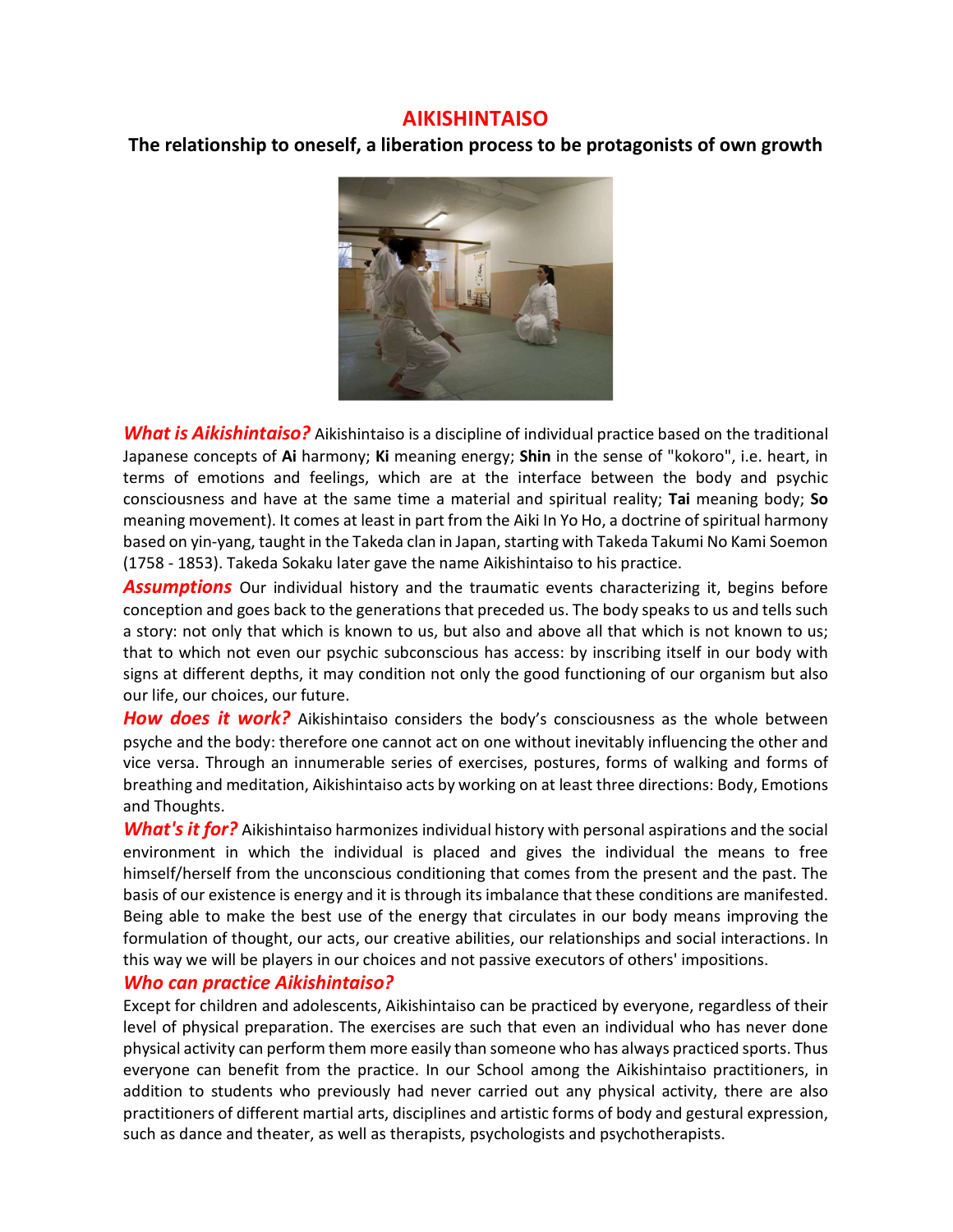## AIKIDO

#### A martial art that teaches to fight to protect the peace

Taijutsu, Aikijo, Aikiken the 3 inseparable aspects of the practice Aesthetics, Ethics, Efficiency the 3 aspects of Master Kobayashi Hirokazu Aikido Identity, Alterity, Relationship the 3 aspects of psychic involvement



Taijutsu Aikijo





Aikiken

# An heritage and a teaching to be transmitted to future generations